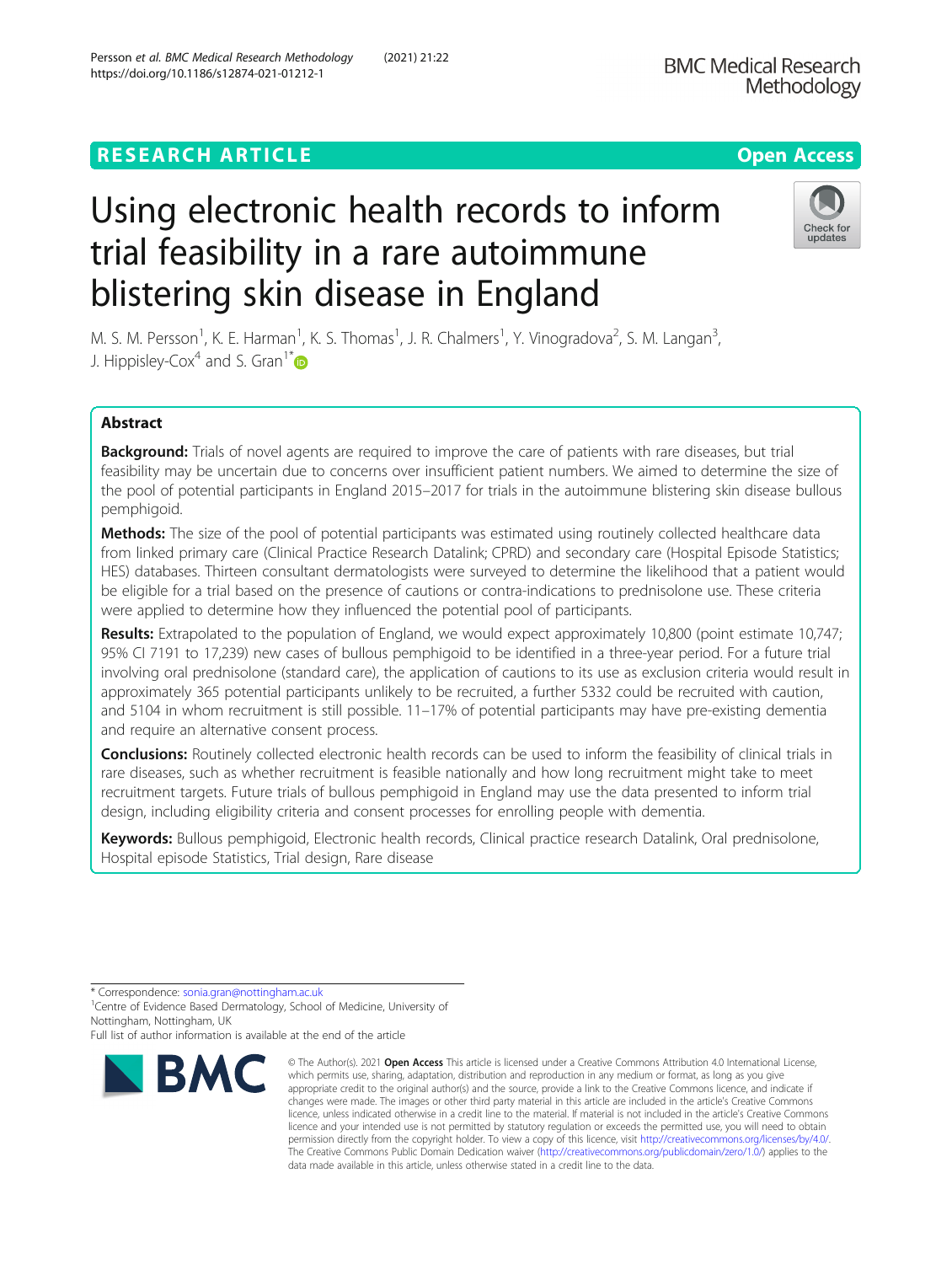## Background

Bullous pemphigoid is a rare blistering skin disease that predominantly affects older people [[1\]](#page-6-0). Following a diagnosis of bullous pemphigoid, individuals affected are almost three times more likely to die than their peers [\[1](#page-6-0)]. Current treatment regimens are often based on oral prednisolone, which has been the mainstay of treatment for decades. Oral prednisolone is effective in treating blisters, but may lead to the development or exacerbation of potentially life-limiting diseases such as diabetes mellitus and infections [[2](#page-6-0), [3](#page-6-0)]. Trials of novel agents are required in order to improve patient management, [\[4](#page-6-0)] however, the pool of potentially eligible patients in the UK is currently unknown.

Routinely collected electronic health records (EHR) can be used to inform trial feasibility and guide trial development. Many rare diseases are in need of clinical trials of new treatments, however, it is difficult to proceed with trial planning and design without first knowing if there are enough people to make such a trial feasible. The present work focuses on bullous pemphigoid, but the methodology used may be relevant to a multitude of rare diseases.

Using EHR, we aimed to estimate the number of new cases of bullous pemphigoid over a three-year period in England and to determine how many of these patients were affected by conditions that may exclude them from participating in a trial assuming a control arm treated with 0.5 mg/kg oral prednisolone (considered standard care).

## Methods

## Study design

This was a descriptive study, reported using RECORD guidelines for the reporting of studies conducted using observational routinely collected health data [[5\]](#page-6-0).

## Data sources

Two linked data sources were utilised: primary care data from the Clinical Practice Research Datalink (CPRD) GOLD and secondary care data from the Hospital Episode Statistics (HES).

The CPRD GOLD is a longitudinal database that contains the anonymised healthcare records for UK general practices using the Vision software system. Within the CPRD, clinical data from consultations, hospital discharge letters, and specialist clinic letters are recorded using Read codes [\[6](#page-6-0), [7](#page-6-0)].

Linked data are available from HES admitted patient care for approximately 75% of the English practices within the CPRD, covering approximately 10 million people. Within the HES admitted patient care, diagnoses from each hospitalisation episode are recorded using the International Classification of Diseases version 10 (ICD- 10) and procedures are recorded using the Office of Population Censuses and Surveys Classification of Interventions and Procedures (OPCS version 4.6).

## Study population

Adult men and women registered with the 410 HESlinked general practices during the period of 1 January 2015 and 31 December 2017 formed the study population for the examination of the incidence rate of bullous pemphigoid. Only patients whose record was verified as "acceptable" research quality were included. To ensure higher validity of the included patient records, standard data quality checks are conducted to identify and exclude "unacceptable" patients with non-continuous follow up (i.e., not permanently registered with the practice) or poor data recording [\[7](#page-6-0)].

For the application of trial exclusion criteria, a subset of the population above was used. Here it was limited to those with an incident diagnosis of bullous pemphigoid between 1 January 2015 and 31 December 2017. Incident diagnoses were those with a bullous pemphigoid index date at least one year after their current registration date with their GP. The one-year lag period was implemented in order to minimise the risk of prevalent cases being identified as incident cases [[8\]](#page-6-0).

A diagnosis of bullous pemphigoid is generally made in dermatology clinics, following clinical examination and laboratory investigations, (e.g., skin biopsy for histology and direct immunofluorescence). The diagnosis is subsequently communicated to primary care, where it is usually entered in the CPRD using Read codes, or to the person's inpatient hospital records, where it is entered in HES admitted patient care using ICD-10 codes. Patients with a Read code for "bullous pemphigoid" (M145), "pemphigoid "(M145.00), "pemphigoid not otherwise specified" (M145z00) or an ICD-10 code for "bullous pemphigoid" (L12.0) or "pemphigoid, unspecified" (L12.9) were identified using a validated clinical-code based algorithm [\[9](#page-6-0)].

#### Observation period

The three-year study included two observation periods: one observation period for the calculation of the incidence rate and one for the application of trial exclusion criteria to the population of incident cases, described below.

For the incidence calculation, the observation period commenced on the latest of (i) 1 January 2015, (ii) 12 months after the date the patient registered with their current practice, (iii) the date the patient's practice was declared up-to-standard (i.e., date assigned on completion of regular audits confirming data quality), or (iv) the patient's 18th birthday. The observation period terminated on the earliest of (i) 31 December 2017, (ii) the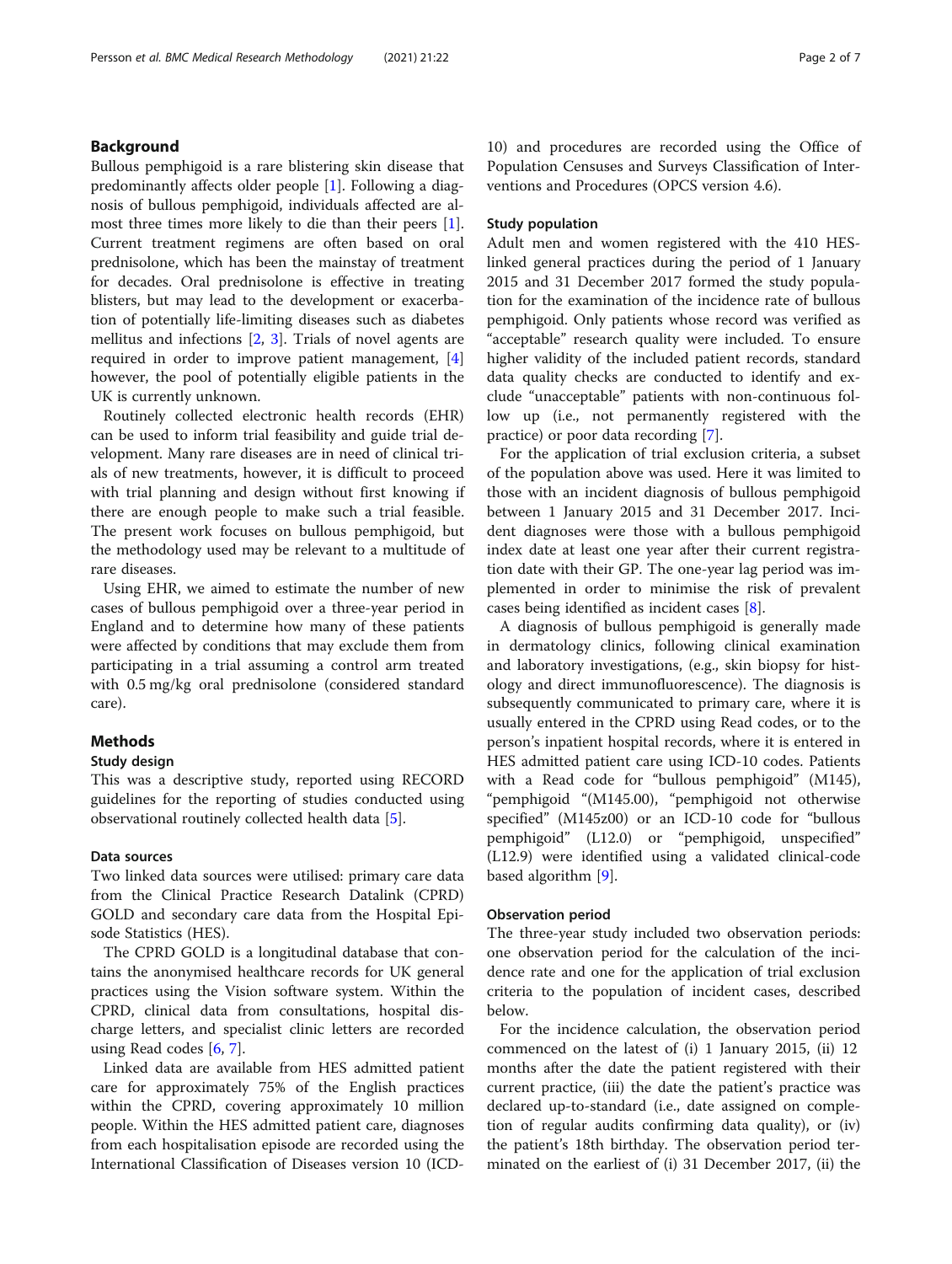<span id="page-2-0"></span>date of death, (iii) the date the patient left the practice, (iv) the practice's last data collection date, or (v) the most recent linkage date between the CPRD and HES.

When applying the trial exclusion criteria to incident cases, only data prior to the bullous pemphigoid index date were examined. Therefore the observation period commenced on the practice's up-to-standard date and terminated on the index date for bullous pemphigoid.

## Definitions of exclusion criteria

Contra-indications or cautions to oral prednisolone use were identified from those listed in the British National Formulary (BNF, 2020) [[3\]](#page-6-0). A total of 2 contraindications and 19 cautions were identified. An additional caution, malignancy (excluding basal cell carcinoma, BCC), was added to the list as it is an exclusion criteria that has previously been implemented in clinical trials of oral corticosteroid in bullous pemphigoid [[10](#page-6-0), [11\]](#page-6-0). Based on the guidance in the BNF and clinical expertise, each contraindication was coupled to a specified timeframe of relevance, relative to the bullous pemphigoid index date (Table 1). For example, receiving a varicella zoster vaccine was only a contra-indication to oral prednisolone use if it occurred in the three months preceding the bullous pemphigoid index date. Conversely, osteoporosis was considered a caution if it occurred any time before the bullous pemphigoid date.

Using an online survey (Microsoft Office Forms), 13 consultant dermatologists experienced in managing bullous pemphigoid graded whether they were "very likely", "somewhat likely", or "unlikely" to exclude a person from a trial involving oral prednisolone if they had a history of any of the 22 conditions within the specified time frames. The dermatologists were all UK-based and identified based on their involvement with the British Association of Dermatologists guidelines for the management of pemphigus vulgaris and bullous pemphigoid or the Pemphigoid and Pemphigus Priority Setting Partnership.

Table 1 Conditions listed as cautions to the use of oral corticosteroids in the British National Formulary and the number (proportion) of incident cases of bullous pemphigoid with a record for each caution within specified timelines. Presented alongside the recruitment status associated with having that condition when considering a clinical trial involving 0.5 mg/kg oral prednisolone

| Caution                         | Timeline*          | N (%) of cases | Recruitment status** |  |
|---------------------------------|--------------------|----------------|----------------------|--|
| Total incident cases            |                    | 237            |                      |  |
| Diabetes mellitus               | Any time before    | 55 (23.2%)     | Recruit with caution |  |
| <b>Diverticulitis</b>           | In 1 year before   | 0              | Possible             |  |
| Epilepsy                        | Any time before    | 12 (5.1%)      | Possible             |  |
| Glaucoma                        | Any time before    | 16 (6.8%)      |                      |  |
| Heart failure                   | Any time before    | 43 (18.1%)     | Recruit with caution |  |
| Hypertension                    | Any time before    | 159 (67.1%)    | Possible             |  |
| Hypothyroidism                  | Any time before    | 30 (12.7%)     | Possible             |  |
| Intestinal anastomosis          | In 6 months before | $1(0.4\%)$     | Unlikely             |  |
| Malignancy (excluding BCC)      | In 5 years before  | 23 (9.7%)      | Possible             |  |
| Myasthenia gravis               | Any time before    | $1(0.4\%)$     | Possible             |  |
| Myocardial infarction           | In 6 months before | 3(1.3%)        | Recruit with caution |  |
| Myopathy                        | Any time before    | $1(0.4\%)$     | Recruit with caution |  |
| Ocular herpes simplex           | Any time before    | $1(0.4\%)$     | Unlikely             |  |
| Osteoporosis                    | Any time before    | 38 (16.0%)     | Recruit with caution |  |
| Peptic ulcer                    | In 1 year before   | $2(0.8\%)$     |                      |  |
| Septicaemia/sepsis              | In 3 months before | 3(1.3%)        | Unlikely             |  |
| Severe mental illness           | In 10 years before | $1(0.4\%)$     | Recruit with caution |  |
| Systemic sclerosis              | Any time before    | 0              | Possible             |  |
| Venous thromboembolic disorders | Any time before    | 19 (8.0%)      | Possible             |  |
| Tuberculosis                    | Any time before    | 3(1.3%)        | Unlikely             |  |
| Ulcerative colitis              | In 5 years before  | $2(0.8\%)$     | Possible             |  |
| Varicella zoster vaccine        | In 3 months before | 4(1.7%)        | Recruit with caution |  |

\* Timeline relative to bullous pemphigoid index date

\*\* Recruitment status was determined by the category chosen by > 50% of the consultant dermatologists in the online survey: Possible (> 50% classed the caution unlikely to lead to exclusion), recruit with caution (> 50% classed the caution very or somewhat likely to lead to exclusion, note that < 50% considered it very likely), or unlikely (> 50% classed the caution as very likely to lead to exclusion)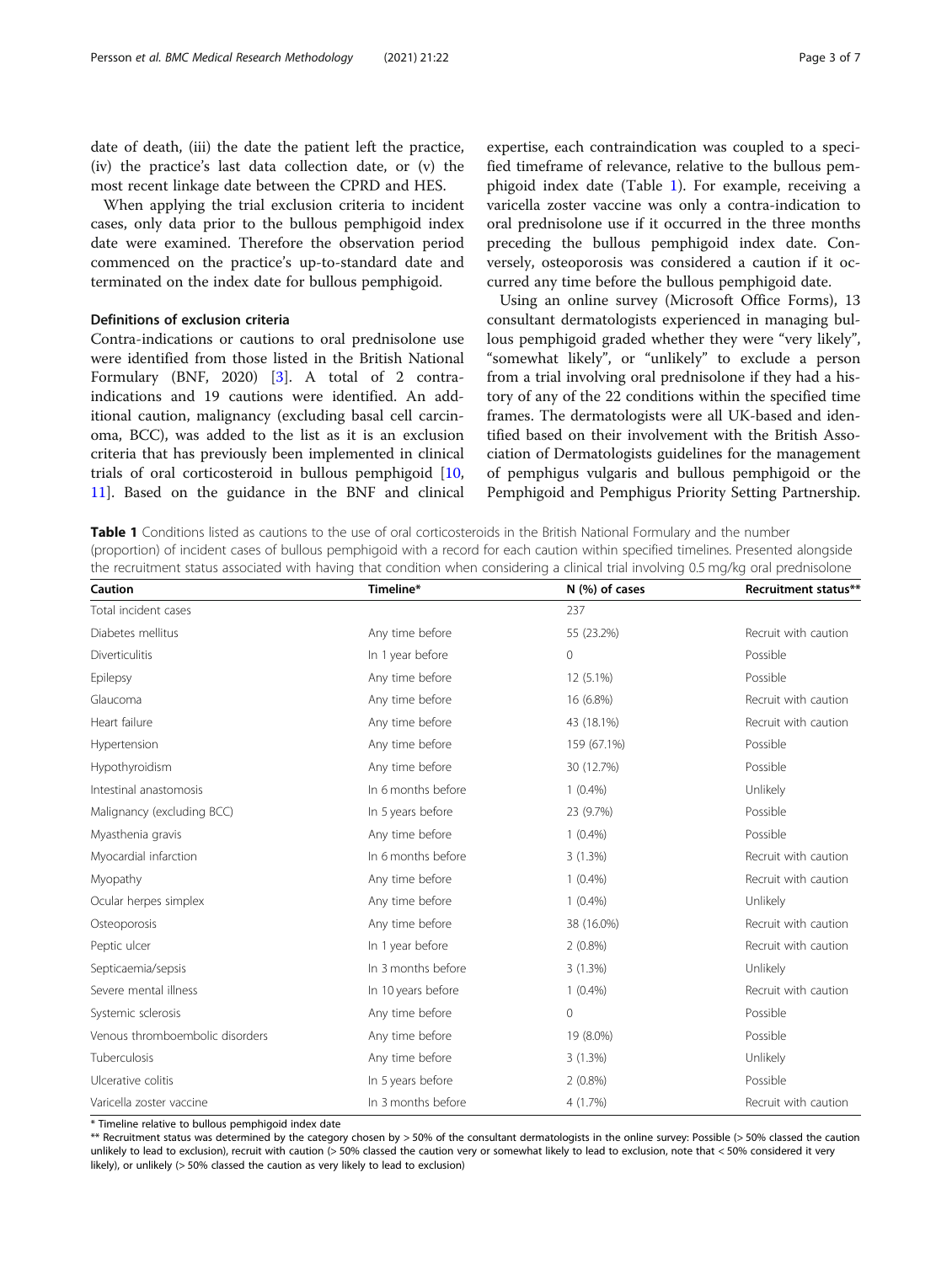Responses were pooled and where there were discrepancies, the caution was classified in accordance with the category chosen by > 50% of dermatologists. This was felt to be a reasonable cut-off for determining consensus.

## Code lists for exclusion criteria and dementia

Code lists were developed for the 22 cautions/contraindications considered potential exclusion criteria for a trial involving oral prednisolone and for dementia. Since bullous pemphigoid generally affects older people, where the prevalence of dementia is increased, [[12\]](#page-6-0) it was felt important to identify pre-existing dementia, as well as prednisolone cautions, to provide an indication of the proportion of patients with capacity to consent.

Primary care and secondary care code lists were developed for each caution based on published Read and ICD-10 lists, respectively. The code lists were primarily drawn from the work of Kuan et al., [[12\]](#page-6-0) a study of 308 physical and mental health conditions, as this allowed a consistent approach to be applied across all conditions, and were modified and supplemented as required. For example, only codes from the CALIBER "Thyroid disease" category that indicated decreased thyroid function were used for hypothyroidism in the current work. Additionally, the code lists for cautions coupled with a limited time frame (e.g., six months before bullous pemphigoid) were manually reviewed and codes stating "history of" or similar were excluded.

The code lists were supplemented with Read, ICD-10, and OPCS codes generated through manual searching of the data dictionaries. Finally, varicella zoster code lists involving product and vaccination codes were drawn from the work of Jain et al., [[13\]](#page-6-0). Code lists were reviewed in conjunction with a consultant dermatologist (KEH) to ensure suitability and clinical relevance. Full code lists are available in the Additional File [1](#page-5-0).

## Identification of exclusion criteria and dementia

The code lists were applied to the CPRD clinical, referral, test, therapy, and immunisation data and HES admitted patient care and OPCS data. For cautions with a time frame of "any time before bullous pemphigoid", all codes prior to the bullous pemphigoid index date were identified. For conditions with a limited time frame (e.g., in the "x months" before bullous pemphigoid) only codes that occurred in the "x months" before bullous pemphigoid, but at least 12 months after the patient's current registration date were examined. The time limit of 12 months after the patient's current registration date was used to exclude potential historic events entered on transfer to a new general practice.

#### Statistical analysis

The incidence rate of bullous pemphigoid was determined per 100,000 person-years using previously published methods [\[1](#page-6-0)]. Age-specific incidence rates were calculated for five-year age bands. These were applied to the Office for National Statistics population estimate for England [[14\]](#page-6-0) over the same time period to estimate the total number of new cases that might be expected in England.

Of the incident cases, the number and proportion with a record for each of the cautions within the specified time frame was determined. The proportion of patients with conditions that were unlikely to allow recruitment (recruitment unlikely group), that would be possible to recruit with caution (recruit with caution group), and that would be possible to recruit (recruitment possible group) were determined. For each category, the proportion with pre-existing dementia were determined. The proportions were applied to the estimated number of new cases in England 2015–2017.

Analyses were conducted with Stata 16 (2019; Stata-Corp LLC, College Station, TX, USA).

#### Ethical approval

The present study was approved by the Independent Scientific Advisory Committee for the CPRD (ISAC protocol no 18\_224).

## Results

#### Classification of recruitment status from survey

Of the 22 conditions considered to be contra-indications or cautions, four were categorised as recruitment unlikely (> 50% of dermatologists considered the disease "very likely" to lead to exclusion), nine were recruit with caution (> 50% of dermatologists considered the condition "very likely" or "somewhat likely" to lead to exclusion; but < 50% of dermatologists considered the disease "very likely"), and nine were recruitment possible (> 50% of dermatologists considered the condition "unlikely" to lead to exclusion).

## Study population

Between 2015 and 2017, 237 incident cases of bullous pemphigoid were identified in the CPRD and HES (Additional File [2\)](#page-5-0). The median age when the diagnosis of bullous pemphigoid was first recorded was 78.7 years (IQR 70.9 to 87.2). 134 (56.5%) of those affected were women.

## Incidence of bullous pemphigoid 2015–2017

The incidence of bullous pemphigoid was 8.4 (95%CI 7.4 to 9.5) per 100,000 person-years. The age-specific incidence rates of bullous pemphigoid per age category are available in the Additional File [3](#page-5-0). Extrapolated to the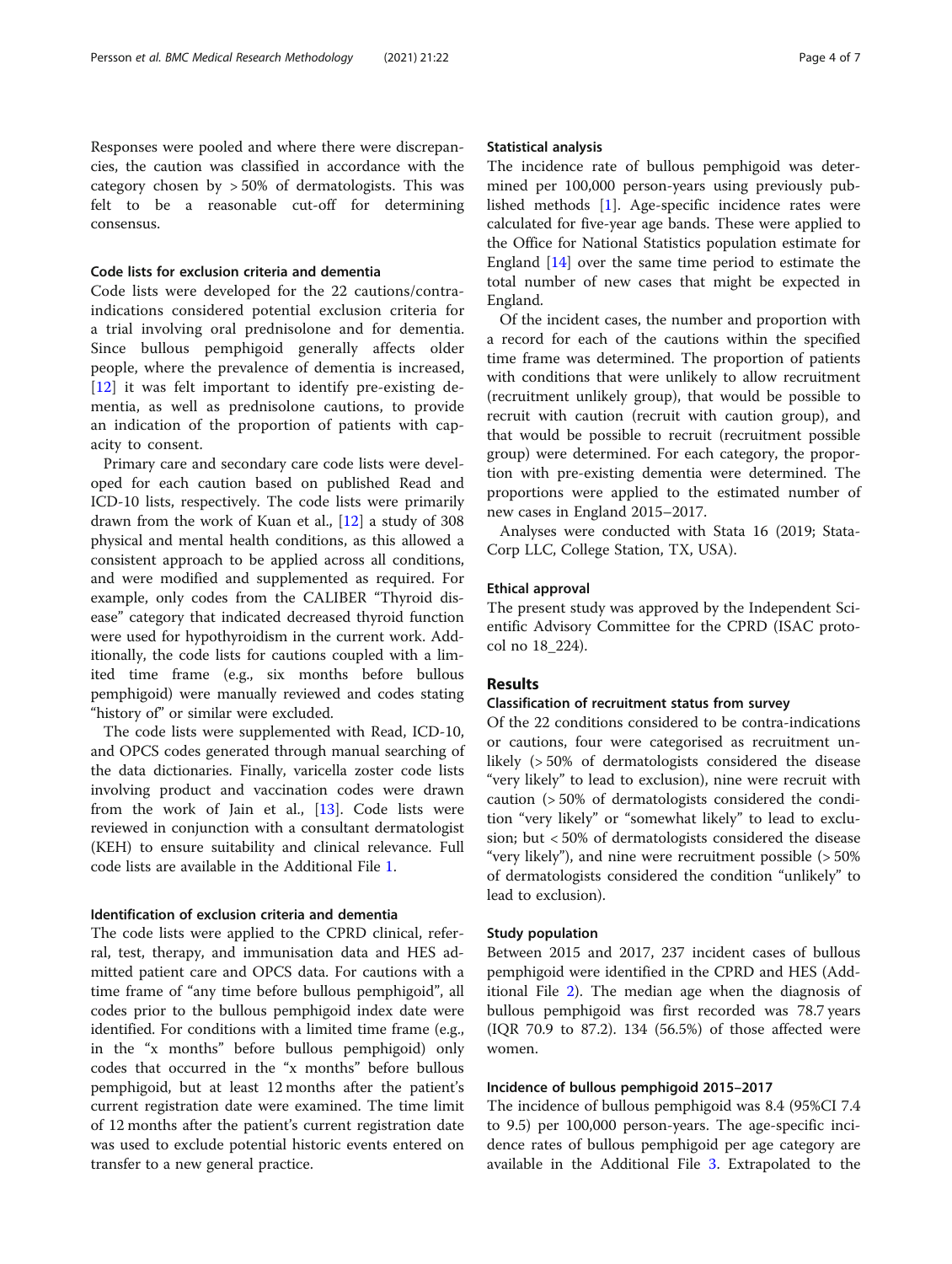population of England there would be an estimated 10, 800 (point estimate 10,747; 95% CI 7191 to 17,239) new cases in England in a three-year period.

## Cautions to oral prednisolone use

Of the incident cases, 44 (18.6%) had no recorded cautions to the use of oral prednisolone. Conversely, 193 (81.4%) had a record for at least one caution to oral prednisolone use. The commonest comorbidities considered cautions to the use of prednisolone and present at the time the diagnosis of bullous pemphigoid was first recorded were hypertension (67.1%), diabetes mellitus (23.2%), heart failure (18.1%), and osteoporosis (16.0%) (Table [1\)](#page-2-0).

### Classification of population by recruitment status

Across the incident cases, 112 (47.3%) patients were considered possible to recruit (no caution or only cautions unlikely to lead to exclusion), 117 (49.4%) could be recruited with caution, and 8 (3.4%) would be unlikely to be recruited to a trial of oral prednisolone. Extrapolated to the population of England in 2015 to 2017, approximately 5104 would be possible to recruit and an additional 5332 could be recruited with caution. However, 365 of incident cases would be unlikely to be recruited due to cautions to the use of oral prednisolone. Of these, 911 (17.9%), 592 (11.1%), and 46 (12.5%), respectively, may have pre-existing dementia (Table 2).

#### **Discussion**

We have described a novel use of EHRs, such as the CPRD and HES, for the planning of clinical trials in rare diseases. Although this approach has been on the agenda for years, few publications incorporate this process in trial planning. We have shown that data from EHRs may be useful for determining whether conducting a trial for a rare disease is feasible nationally, how many practices might need to be approached, and how long recruitment might take to meet recruitment targets. In addition, linked EHR data can be used to determine how the pool of eligible participants changes according to how trial eligibility criteria are implemented.

We suggest the following considerations when using EHR to plan the design and conduct of a trial. Firstly, it

Table 2 Number (proportion) of the incident cases of bullous pemphigoid with and without pre-existing dementia according to their recruitment status

| <b>Recruitment status</b> | Ν   | With dementia | Without dementia |
|---------------------------|-----|---------------|------------------|
| All patients              | 237 | 34 (14.4%)    | 203 (85.7%)      |
| Recruitment possible      | 112 | 20 (17.9%)    | 92 (82.1%)       |
| Recruit with caution      | 117 | 13 (11.1%)    | 104 (88.9%)      |
| Recruitment unlikely      | 8   | 1(12.5%)      | 7 (87.5%)        |

should be possible to reliably identify the disease of interest from the EHR available. Such validation work is essential to ensure that the work captures patients with the disease of interest. Secondly, consideration needs to be paid to the comorbidities examined. We chose a broad approach that might be useful for a variety of new treatments, assuming the trials use oral prednisolone as the comparator. In the future, researchers may choose to use criteria that relate specifically to their research question, treatments of interest, and sample size requirements. Finally, the benefits of conducting such a study may be beneficial also during the conduct of a trial. The characteristics of the population of potentially eligible participants identified via EHR can be compared with current recruitment patterns to determine the generalisability of the study population and identify areas for improvement in the recruitment strategy.

For bullous pemphigoid, we have shown that preexisting comorbidities that are considered cautions to oral prednisolone use are common at the time of diagnosis of bullous pemphigoid. As many as 81.4% of patients have at least one caution that may make them ineligible for a clinical trial if all cautions were considered as exclusion criteria. This highlights that the balance between the safety of included patients and the impact on the generalisability of trial results needs to be considered. Finally, we have shown that trial planning should consider patients with dementia, as about one in six patients may have pre-existing dementia.

In keeping with the literature, cardiovascular comorbidities, and hypertension in particular, are common amongst people with bullous pemphigoid. Indeed, comorbidities in general were common amongst the population, which is reflective of the fact that bullous pemphigoid most often affects older people [\[1](#page-6-0)]. Previous work has shown that conditions such as hypertension, malignancies, diverticular disease, heart failure, and mental illnesses are common amongst the older population that is also most susceptible to bullous pemphigoid. However, not all comorbidities make a patient ineligible. In a recent clinical trial involving oral prednisolone in patients with bullous pemphigoid, approximately 9% of individuals assessed for eligibility were excluded on the grounds of "substantial comorbidities". This significant proportion suggests that in practice, clinicians assessing patients for eligibility to a clinical trial may choose to exclude not only the 3.4% we deemed ineligible, but also a proportion of those we considered could be recruited with caution.

A limitation of our work is the inability to determine the severity of either the bullous pemphigoid or the caution, which are vital for clinical decision-making regarding trial eligibility. Furthermore, we have not been able to ascertain whether or not the cautions identified from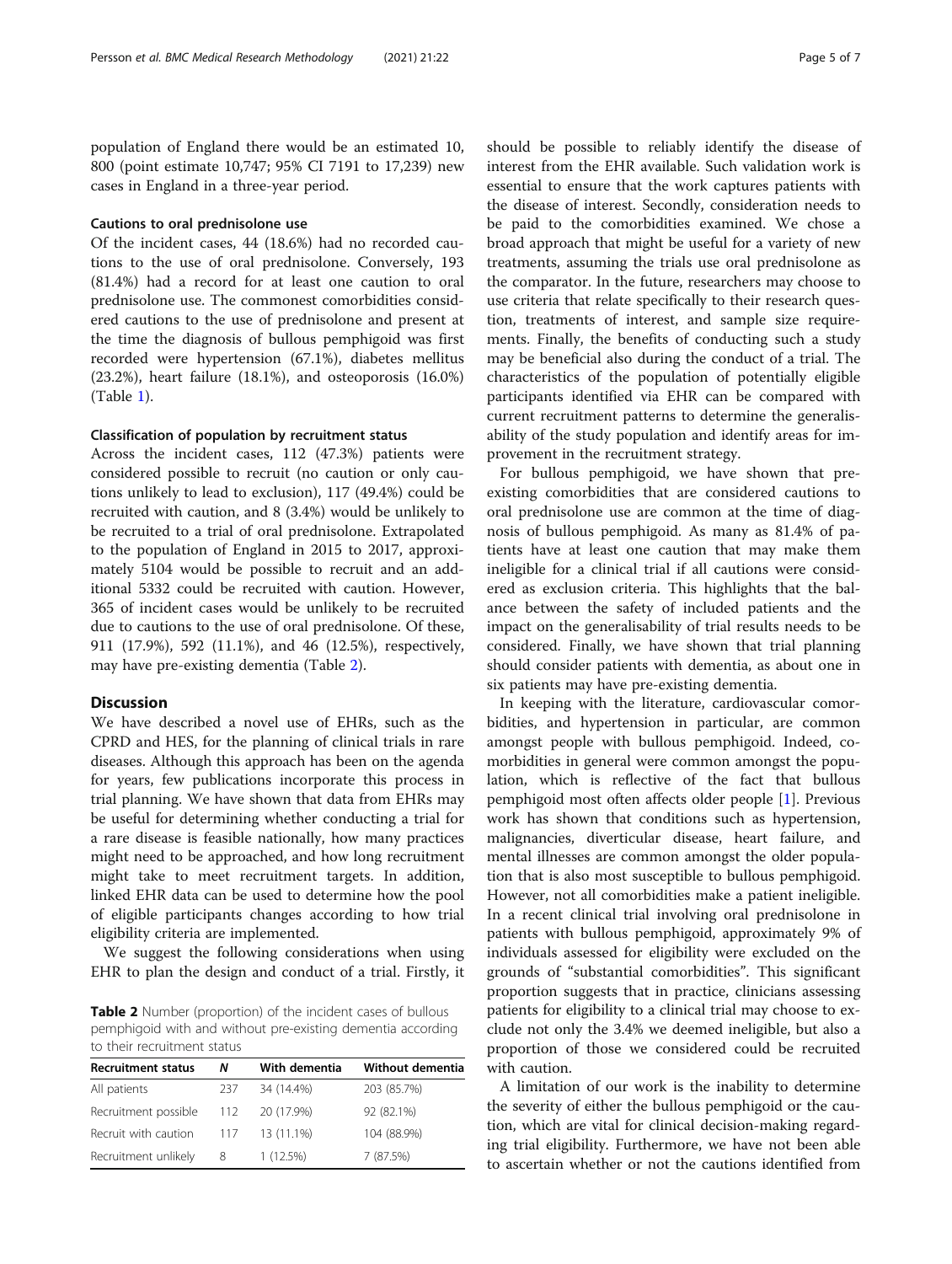<span id="page-5-0"></span>the CPRD and HES relate to therapy. It is possible that oral prednisolone therapy was commenced in specialist dermatology clinics prior to the recording of bullous pemphigoid in the CPRD or HES and a small proportion of the cautions observed, such as diabetes and osteoporosis, may be a consequence of the initial therapy. Additionally, although we used both primary (CPRD) and secondary care (HES) records to identify comorbidities, the true number may be underestimated (resulting in a misclassification bias) if patients have not sought medical treatment for their condition or if the information has not been recorded. However, we believe this number is likely to be small and largely limited to conditions with minor symptoms. The 13 consultant dermatologists whose views shaped the classification of cautions were chosen based on their experience in the area, but may not be representative of all dermatologists that may be involved in trial recruitment in the UK. Also, the data drawn were from England and may not be representative of other populations. Finally, our findings are based on a relatively small number of patients identified in the CPRD and HES over the most recent three-year period for which the data were available. Expanding the observation period would have increased the numbers, but was felt to reduce the applicability of findings to future trials as disease recording and patient characteristics may have changed over time.

## Conclusions

In conclusion, we have used EHR to guide the design and implementation of a clinical trial in bullous pemphigoid. We have provided an estimation of the number of people that may be available to recruit to a trial involving oral prednisolone. Researchers may use our findings to determine the feasibility of conducting a clinical trial of bullous pemphigoid in England based on their specific sample size parameters. We suggest, however, that recruitment is likely to be challenging and eligibility criteria should be broad to ensure generalisable results.

#### Supplementary Information

The online version contains supplementary material available at [https://doi.](https://doi.org/10.1186/s12874-021-01212-1) [org/10.1186/s12874-021-01212-1.](https://doi.org/10.1186/s12874-021-01212-1)

Additional file 1: Code lists used for the 22 cautions to oral prednisolone use

Additional file 2:. Identification of incident cases of bullous pemphigoid in HES-linked CPRD practices and HES admitted patient care in England 2015–2017

Additional file 3:. Incidence rate of bullous pemphigoid per 100,000 person-years in England 2015–2017 by age category

#### Abbreviations

CPRD: Clinical Practice Research Datalink; EHR: Electronic health records; HES: Hospital Episode Statistics; ICD: International Classification of Disease; OPCS: Office of Population Census Surveys; BNF: British National Formulary

#### Acknowledgments

We acknowledge the following consultant dermatologists for their contribution to the online survey: Doctors Krishna S Mukkanna, Karen E Harman, Richard Groves, Jane Setterfield, Susannah Fraser, Kara Heelan, Ruth Murphy, Philip Hampton, P D Yesudian, Sinead M Langan, Mahbub M U Chowdhury, Gudula Kirtschig, and Antonia Lloyd-Lavery. This study is based in part on data from the Clinical Practice Research Datalink obtained under licence from the UK Medicines and Healthcare Products Regulatory Agency. The data is provided by patients and collected by the National Health Service as part of their care and support. Hospital Episode Statistics and Office of National Statistics data, 2019©, is re-used with the permission of The Health & Social Care Information Centre. All rights reserved. The interpretation and conclusions contained in this study are those of the authors alone.

#### Authors' contributions

MSMP conceived and planned the design of the work, developed the code lists, analysed the data, interpreted the findings, and drafted and revised the paper. KEH was involved in the conception and design of the work, revision of the code lists, interpretation of the findings, and revision of the paper. KST was involved in the conception of the work, interpretation of the findings, and revision of the paper. JRC was involved in the conception of the work, interpretation of the findings, and revision of the paper. YV was involved in the design of the work, data extraction, interpretation of the findings, and revision of the paper. SML was involved in the design of the work, revision of the code lists, interpretation of the findings, and revision of the paper. JH-C was involved in the design of the work, interpretation of the findings, and revision of the paper. SG conceived and planned the design of the work, assisted in the analysis of the data, interpreted the findings, and revised the paper. All authors have read and approved the manuscript.

#### Funding

This paper presents independent research funded by the National Institute for Health Research (NIHR) under its Research for Patient Benefit Programme (Grant Reference Number PB-PG-0817-20033). The views expressed are those of the author(s) and not necessarily those of the NIHR or the Department of Health and Social Care. S.M.L. reports grants from Wellcome Senior Clinical Fellowship in Science (205039/Z/16/Z) during the conduct of the study. The funding bodies had no role in the design of the study, collection, analysis, interpretation of data or in writing the manuscript.

#### Availability of data and materials

The data that support the findings of this study are available from the CPRD ([www.cprd.com](http://www.cprd.com)) but restrictions apply to the availability of these data, which were used under license for the current study, and so are not publicly available. Data are however available from the authors upon reasonable request and with permission of the CPRD.

#### Ethics approval and consent to participate

The present study was approved by the Independent Scientific Advisory Committee for the CPRD (ISAC protocol no 18\_224).

#### Consent for publication

Not applicable.

#### Competing interests

The authors declare no conflicts of interest.

#### Author details

<sup>1</sup> Centre of Evidence Based Dermatology, School of Medicine, University of Nottingham, Nottingham, UK. <sup>2</sup> Division of Primary Care, University of Nottingham, Nottingham, UK.<sup>3</sup>Department of Non-communicable Disease Epidemiology, London School of Hygiene and Tropical Medicine, London, UK. <sup>4</sup>Nuffield Department of Primary Care Health Sciences, University of Oxford, Oxford, UK.